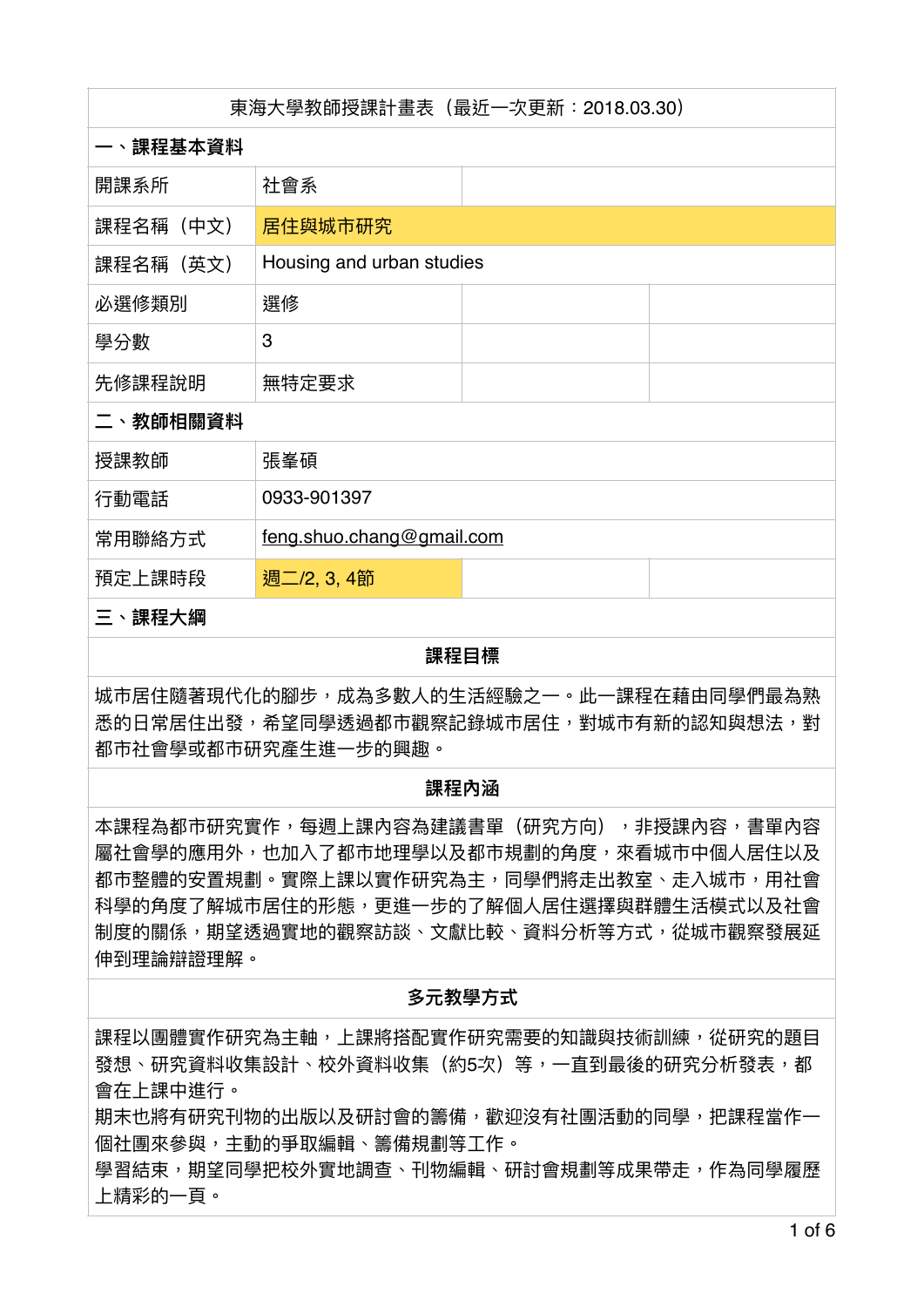## **評分方式**

出缺席與課堂參與:40%、個人作業與報告:30%、小組作業與報告:30% 由於課程採階梯式漸進的實作,出缺席對學習影響相當大,如開學前3週缺席過多,或課 程中連續缺席2调,個人將難以诱渦期中考試、報告補交來追趕壆習谁度,請注意。

### **主要參考資料**

Jean-Eugene Havel著。黃發典譯(1990)。《居住條件與住宅》。遠流。 薛益忠(2006)。《都市地理學》。三民。 Jane Jacobs著。吳鄭重譯(2007)。《偉大城市的誕生與衰亡》。聯經。 Mark Gottdiener與Ray Hutchison著。孫清山譯(民國 90年)。《都市社會學》。五南。 蔡勇美、章英華主編(民國 86年)。《台灣的都市社會》。巨流圖書公司。

### 相關參考書**目**

Daniel A. Bell與Avner de-Shalit著。吳萬偉譯(2012),《城市的精神》。財信。 Doug Saunders著。陳信弘譯(2011)。《落腳城市:最終的人口大遷徙與世界的未 來》。麥田。 Peter Hall著。張麗堂譯(1995)。《都市與區域規劃》。巨流。 Saunders, P. (1981 and 1986). Social theory and the urban question. Hutchinson. 後藤久著。林錚顗譯(2009)。《西洋居住史》。博雅書屋。 林益厚(2004)。《人口與都市發展》。詹氏。

| 教學進度(18週次,如遇假日則彈性調整。) |                                                                                                                                                                                    |  |
|-----------------------|------------------------------------------------------------------------------------------------------------------------------------------------------------------------------------|--|
| 週次                    | 內容主題/{實作進度}/指定閱讀資料                                                                                                                                                                 |  |
| 1                     | *本課程為都市研究實作,每週上課内容為建議書單(研究方向),<br>非授課内容,實際上課以實作研究為主。<br>課程簡介/{特質測驗}<br>Daniel A. Bell與Avner de-Shalit著。吳萬偉譯(2012),《城市的精<br>神》。財信。                                                  |  |
| $\overline{2}$        | 城市印象:漫步城市巷弄,隨機觀察事物,深刻體會現象。/<br>{文獻尋找、校內訪談}<br>吴鄭重譯,偉大城市的誕生與衰亡,聯經,2007年。第一章。<br>吳萬偉譯,城市的精神,財信,2012年。前言。<br>孫清山譯,都市社會學、資本主義與現代性,五南圖書公司,民國 90<br>年。第一、二章。<br>薛益忠著,都市地理學,三民,2006年。第一章。 |  |
| 3                     | 居住與城市:我們住在房子裡,房子住在城市裡。/<br>{前測}<br>黃發典譯,居住條件與住宅,遠流,1990年。第一章,第二章。<br>林錚顗譯,西洋居住史,博雅書屋,第一、二、三章。<br>薛益忠著,都市地理學,三民,2006年。第十一章。                                                         |  |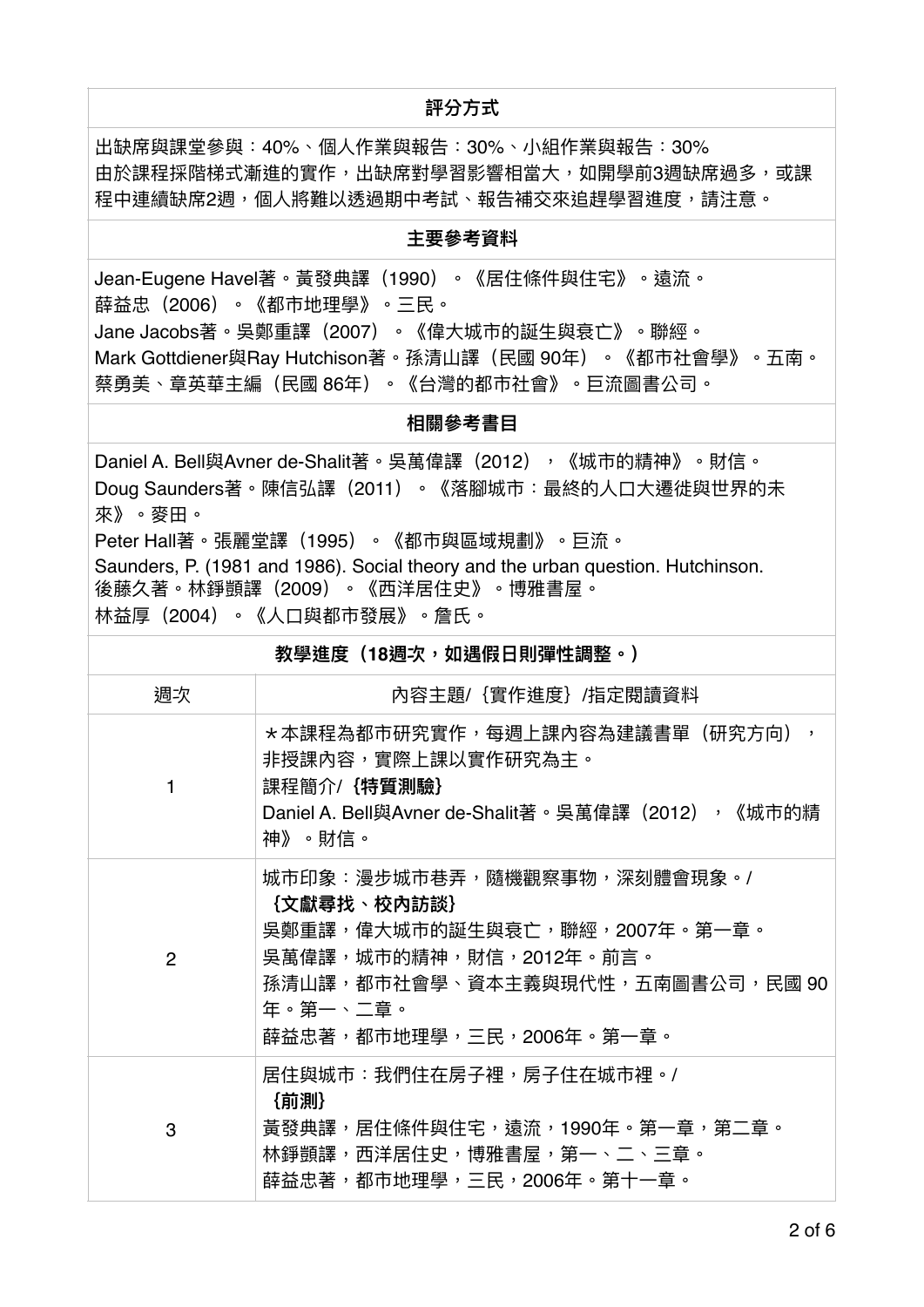| 4 | 居住隔離:門常戶對的鄰居真的門常戶對?/<br>{資料分析一、研究重新設計}<br>薛益忠著,都市地理學,三民,2006年。第十一章。<br>蔡勇美、章英華主編,台灣的都市社會,巨流圖書公司,民國 86年。<br>第五章。<br>吴鄭重譯,偉大城市的誕生與衰亡,聯經,2007年。第十五章。                                                                                                                                                                                                       |
|---|---------------------------------------------------------------------------------------------------------------------------------------------------------------------------------------------------------------------------------------------------------------------------------------------------------------------------------------------------------|
| 5 | 鄰里效應:遠水救不了近火,遠親不如近鄰。鄰居投票給誰跟我們有<br>什麼關係?/<br>{第一次田野}<br>孫清山譯,都市社會學、資本主義與現代性,五南圖書公司,民國 90<br>年。第七章。<br>吴鄭重譯,偉大城市的誕生與衰亡,聯經,2007年。第六章。<br>蔡勇美、章英華主編,台灣的都市社會,巨流圖書公司,民國 86年。<br>第十一章,第十二章。                                                                                                                                                                    |
| 6 | 居住位置:私(營)部門-借貸機構的角色:孟母三遷,我們家幾遷?<br>為什麼不遷,為什麼遷?常搬家的人和不常搬家的人有什麼不同?/<br>{第二次田野}<br>黃發典譯,居住條件與住宅,遠流,1990年。第三章。<br>蔡勇美、章英華主編,台灣的都市社會,巨流圖書公司,民國 86年。<br>第九章。<br>楊宗憲,張金鶚著,"台北都會區第二屋購屋行為之研究—從第一屋與<br>第二屋特徵差異分析",住宅學報,第十卷,第二期,77-90頁,2001<br>(張金鶚教授學術文章網路可找到電子檔案下載)<br>年8月。<br>陳淑美,張金鶚著,"家戶住宅選擇與通勤之研究—1990年台北市單<br>薪與雙薪家戶之比較",台灣社會學刊,第二十四期,89-125頁,<br>2000年12月。 |
| 7 | 居住位置:私(營)部門-借貸機構的角色:團結力量大?房貸怎麼<br>貸? /<br>{第三次田野}<br>黃發典譯,居住條件與住宅,遠流,1990年。第四章。<br>江百信,張金鶚著,"我國購屋貸款放款條件之研究",住宅學報 第三<br>期,1995年。<br>陳慧敏,張金鶚著,"由住宅負擔能力與補貼公平探討我國購屋貸款制<br>度",台灣土地金融季刊第三十卷,第一期,199-226頁,1993年3<br>月。                                                                                                                                         |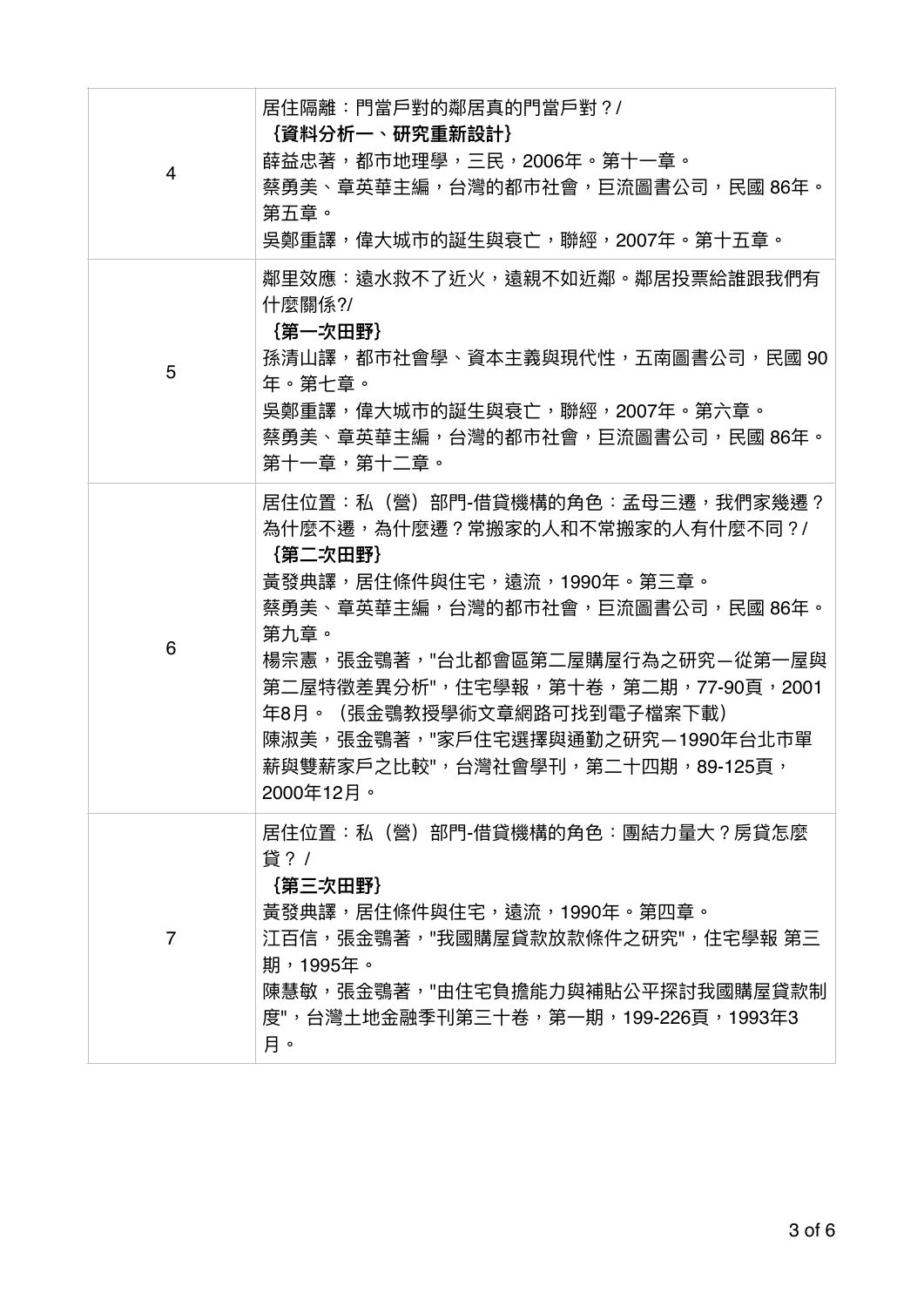| 8  | 誰可以住國民住宅?無依無靠又沒錢的人住哪?/<br>{資料分析二丶ppt簡報設計}<br>黃發典譯,居住條件與住宅,遠流,1990年。第五、六、七章。<br>戴瑜慧、卓珊主編,製造流浪--居無定所的台北寄居蟹,台灣當代漂<br>泊協會、中華電信工會,2011年。<br>林益厚著,人口與都市發展,詹氏,2004年。第十二章、十四章。                                                                                                                                              |
|----|---------------------------------------------------------------------------------------------------------------------------------------------------------------------------------------------------------------------------------------------------------------------------------------------------------------------|
| 9  | 期中小組研究進度報告/個人心得                                                                                                                                                                                                                                                                                                     |
| 10 | 城市與社會:勞力市場與外來移民/<br>{第四次田野}<br>外勞為何來、怎麼來、住哪裡?<br>蔡勇美、章英華主編,台灣的都市社會,巨流圖書公司,民國 86年。<br>第三章。<br>陳信弘譯,落腳城市:最終的人口大遷徙與世界的未來,麥田,2011<br>年。序,第一部,第六部。<br>吴萬偉譯,城市的精神,財信,2012年。紐約:抱負之城。                                                                                                                                       |
| 11 | 城市與社會:馬克思學派與都市政治,馬克思已死,他葬在倫敦這個<br>都市。馬克思與城市研究有何關連?/<br>{第五次田野}<br>P. Saunders, Social Theory and the Urban Question, Hutchinson,<br>1981 and 1986. Chapters 6 and 7.<br>蔡勇美、章英華主編,台灣的都市社會,巨流圖書公司,民國 86年。<br>第十章,第十三章。<br>孫清山譯,都市社會學、資本主義與現代性,五南圖書公司,民國 90<br>年。第十章。<br>王佳煌著,都市社會學,三民書局,2005年。第二章,馬克思與恩格<br>斯部分,第三章。 |
| 12 | 都市問題/台灣都市問題<br>除了居住以外,還有什麼問題,居住在城市裡特有的問題?/<br>{田野備用週、資料分析三}<br>張麗堂譯,都市與區域規劃,巨流,1995年。第二章。<br>蔡勇美、章英華主編,台灣的都市社會,巨流圖書公司,民國 86年。<br>第十四章。<br>林益厚著,人口與都市發展,詹氏,2004年。第九章。<br>薛益忠著,都市地理學,三民,2006年。第十二章。<br>吴鄭重譯,偉大城市的誕生與衰亡,聯經,2007年。第十八章。                                                                                 |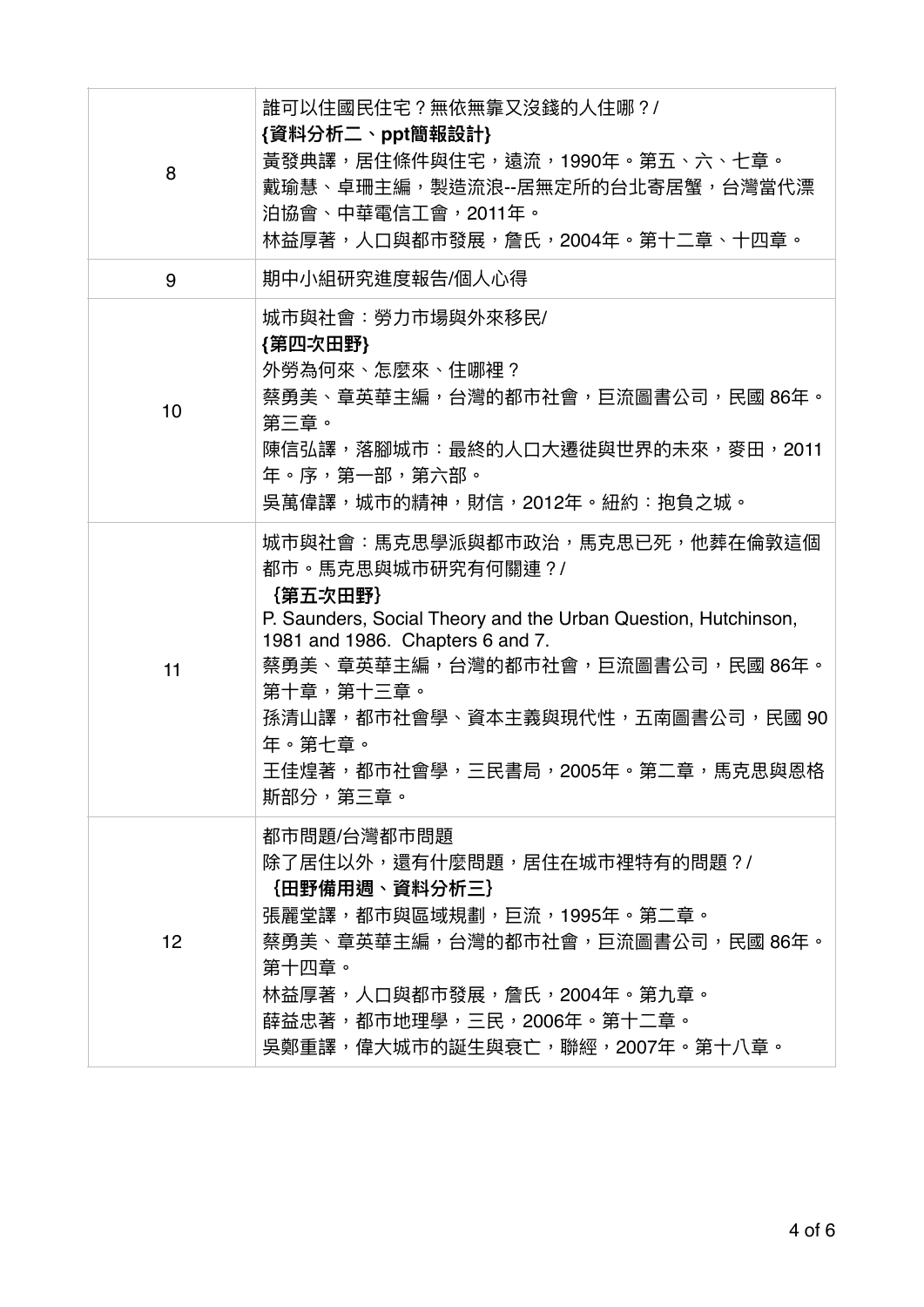| 13 | 都市理論,都市規劃。<br>關於城市現象與問題,你我有什麼理論或答案?/<br>{資料分析四、研究初稿一}<br>張麗堂譯,都市與區域規劃,巨流,1995年。第三章,第四章,第七<br>章。<br>蔡勇美、章英華主編,台灣的都市社會,巨流圖書公司,民國 86年。<br>第十六章。<br>吴鄭重譯,偉大城市的誕生與衰亡,聯經,2007年。第二十章。                                                                                                                                                                                                                                                                              |
|----|-------------------------------------------------------------------------------------------------------------------------------------------------------------------------------------------------------------------------------------------------------------------------------------------------------------------------------------------------------------------------------------------------------------------------------------------------------------|
| 14 | 都市理論辯證<br>城市改變了我,還是我改變了城市?<br>{研究初稿二}<br>薛益忠著,都市地理學,三民,2006年。第六章。<br>蔡勇美、章英華主編,台灣的都市社會,巨流圖書公司,民國 86年。<br>第六至八章。                                                                                                                                                                                                                                                                                                                                             |
| 15 | 城市的當下、過去與未來。(上)--城市研究與城市文學。<br>城市研究和城市文學有何不同?<br>{刊物稿樣一版、ppt簡報設計}<br>謝欣倩著,宣傳車:城市中的流浪者。嘉義,中正大學 1998[民87]<br>詹 宏志,城市人,城市空間的感覺、符號和解釋。 臺北市,麥田<br>1996[民85] 第一篇:方法與命題。第二篇:如何閱讀商店?第三篇:<br>如何閱讀街道?第四篇:如何閱讀城市?<br>阮慶岳策劃,7-ELEVEN 便利城市。臺北市 田園城市文化 2009[民<br>98]。序或整本看完。<br>王志弘譯,伊塔羅.卡爾維諾著,看不見的城市,臺北市,時報<br>1993[民82]。第一章。<br>蔡詩萍著,不夜城市手記,臺北市,聯合文學出版,民79[1990]。頁<br>1:城市只有兩種人。頁46:很遠了,新年。頁49:夜市行走。頁<br>68:城市新貴族。頁93:馬路小英雄。頁98:在安全島上吃便當。頁<br>111:「町」的故事。頁120:販賣「個人主義」。 |